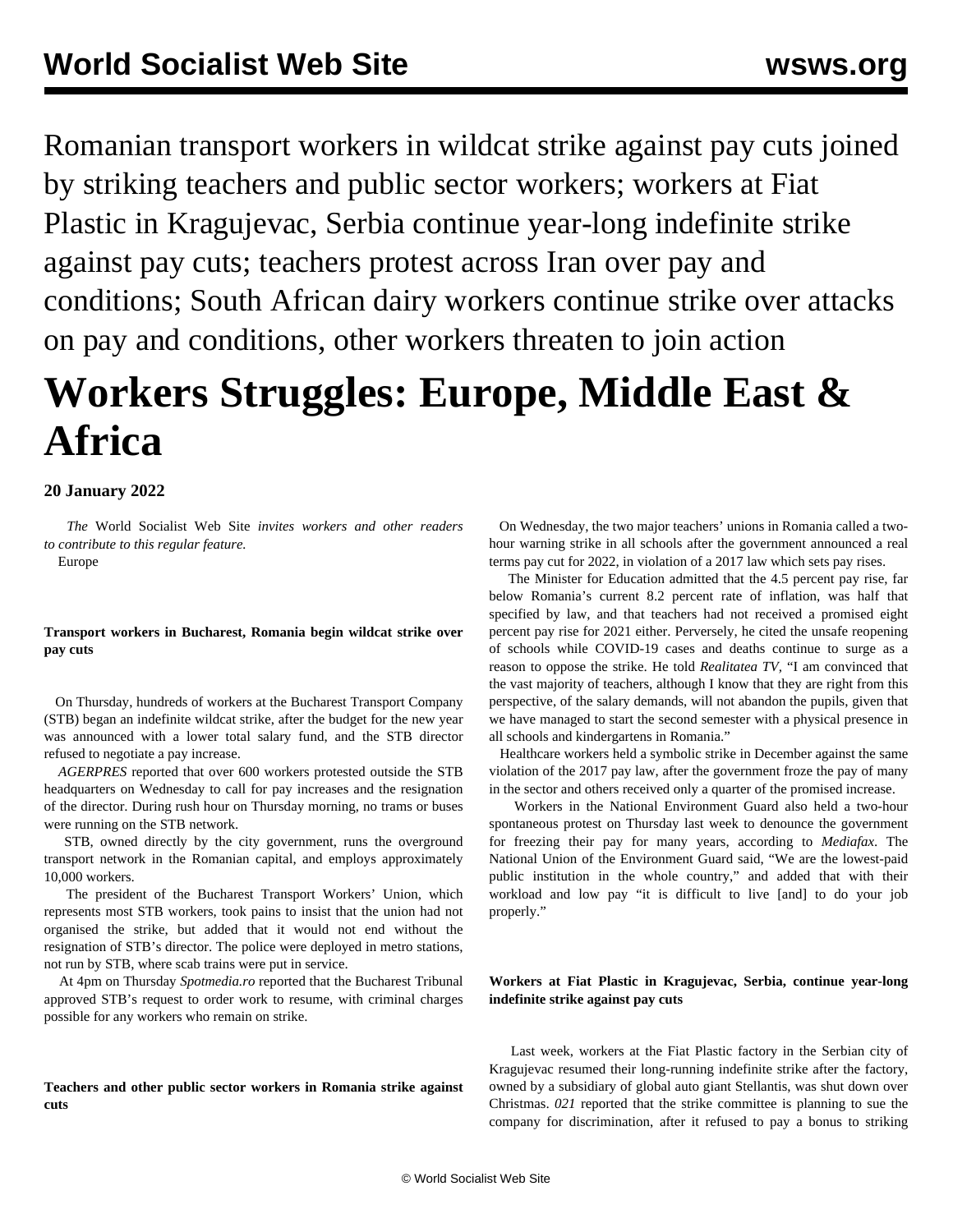#### workers.

 The strike began with partial stoppages in January 2021 after wages were cut by 300 euros, and escalated to an all-out strike the following month. Workers formed their own independent union after they said they were abandoned by their unions. They declared the strike will not end until the pay cut is cancelled, workers who were illegally sent on leave are returned to work, and the company returns all machinery removed during the strike.

 After meetings with Fiat representatives and government officials, the strike committee issued a statement in November stating, "The Government of the Republic of Serbia has openly sided with employers and consciously against workers, which we are witnessing every day in our country, and not only in Serbia."

#### **Dutch metalworkers continue strikes in collective bargaining dispute**

 Last week, metalworkers in the Netherlands took part in 24-hour regional strikes as part of a long-running dispute over the collective agreement covering smaller companies in the sector, which employs around 320,000 workers.

 Workers in the southern provinces of North Brabant and Limburg stopped work on January 13, and in North Holland on January 14.

 The employers' association is demanding the pay increase be limited to 1.4 percent, while inflation in the Netherlands has recently increased to 5.7 percent, the *Noordhollands Dagblad* reported. The unions concluded a separate collective agreement in July for large metal companies, which employ altogether 260,000 workers, which provided a 2.3 percent pay rise in 2021 and three percent for 2022.

#### **French healthcare workers extend strikes over pay and understaffing**

 Healthcare workers in France have continued protests and strikes this week over the issue of low pay and understaffing in the sector.

 On Tuesday, three unions in the health and social care sector called for a national one-day strike and demonstrations among workers who were not included in a 183-euro bonus recommended by the "Ségur" healthcare review in 2020. The unions said that between 450,000 and a million workers were in one of the professional groups excluded from the bonus, reported *Ouest France*.

 At the private hospital Océane in the town of Vannes, dozens of workers walked out for an hour on Tuesday and Wednesday morning, denouncing the hospital management for treating them with "disrespect and contempt." According to *Le Télégramme*, workers at the hospital were told they would receive a 600-euro bonus for 2021, but then shortly after Christmas Océane announced they would only be paid 230 euros.

 Midwives at the hospital began an indefinite strike in October, as they are paid 25 percent less than midwives in the public sector. Elsan, which runs Océane, requisitioned the striking midwives, hiring bailiffs to threaten them with a possible six-month prison sentence and 10,000 euro fine if they did not return to work.

The Elsan group had a turnover of 2.2 billion euros in 2020.

 A one-hour protest strike also took place in the town of Plœmeur on Tuesday, where 130 workers at the local health centre stopped work to raise concerns about an announced plan to "return to financial balance."

## **Waste collection workers in Marseille, France resume strike as union accuses city of reneging on agreement**

 On Tuesday, waste collection workers in the French city of Marseille began an indefinite strike, after the Force Ouvrière (FO) union accused the city government of reneging on the agreement which ended the previous strike in December.

 FO ended the nearly two-month long strike after the city agreed to reduce working hours for bin collection workers by 15 percent from the 35 hours required by a new law. Previously, workers went home after completing their collections, but the city was trying to enforce a 35-hour week.

 According to *BFMTV*, FO says the city government claimed, after the deal had been signed, it could not agree to paying a bonus for working on Sundays and nights.

## **Two thousand Spanish home care workers begin partial strikes over collective agreement**

 This week, workers at private companies providing home care in the Spanish province of Ciudad Real stopped work for one hour each day in a dispute over their collective agreement.

 According to *ABC*, the collective agreement expired in January 2021, and the unions report that the employers' association Fecir stopped negotiating in October and refused to increase wages unless savings were found in other areas such as seniority pay. The unions announced that if Fecir does not begin negotiating again they will call an indefinite stoppage.

## **Workers in day-care centre at Ghent University in Belgium strike against privatisation**

 Last week, workers at the day-care centre run by Ghent University, one of Belgium's largest universities, held a one-day strike to oppose plans to privatise the service.

 *Het Laatste Nieuws* reported that on Tuesday all university staff received an email announcing "savings" measures to ensure the university would remain "financially healthy." These included cutting health insurance, cancelling leave, increasing fees for postgraduate students and privatising the day-care centres (crèches). The General Union of Public Services responded by calling a one-day stoppage on Thursday, and says a larger action is being prepared.

## **Scaffolders at British Steel plant in Scunthorpe vote overwhelmingly to continue pay strike**

 After 12 weeks on strike, scaffolders employed by Actavo at the British Steel plant in Scunthorpe voted by an 83 percent majority to continue their action in 2022.

 The 62 Unite union members are demanding payment in line with the National Agreement for the Engineering and Construction Industry (NAECI) rates of £17.45 an hour. They are paid 10-15 percent less than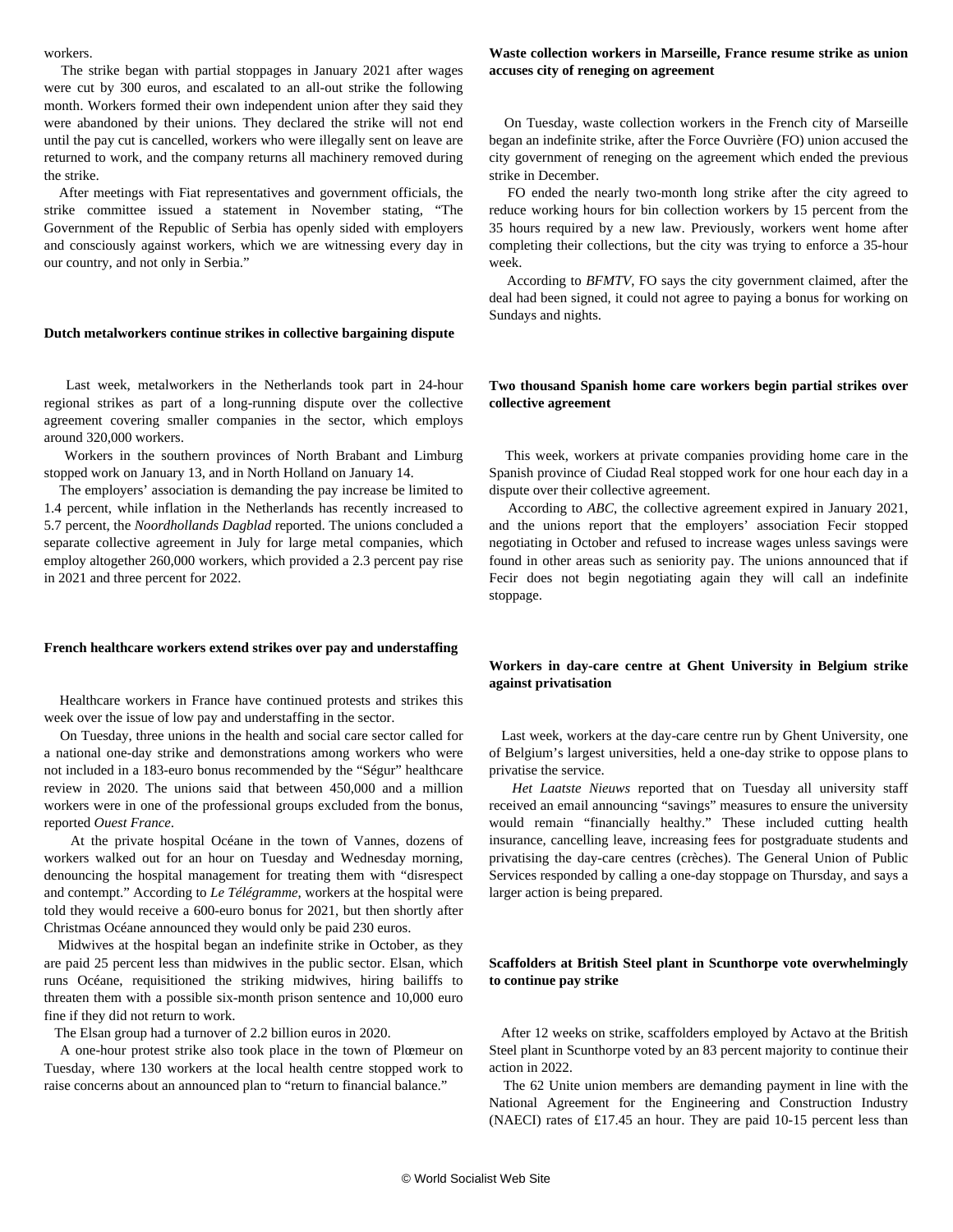#### NAECI rates.

 Actavo (UK) is under contract to British Steel's Scunthorpe site to provide scaffolding and at-height services. The site, which employs 3,000, was taken over by Chinese steelmaker Jingye Group in March 2020 in a £50 million deal.

Unite called for tripartite talks between itself, British Steel and Actavo.

## **Refuse collection drivers in Coventry, England continue strikes with all-out stoppage over pay and conditions**

 It was announced on Monday that around 70 UK refuse collection drivers working for Labour-run Coventry City council will begin all-out strike action from January 31 until March 23.

 The escalation of the action by the Unite union members follows a fourday stoppage last week, as well as previous four-day and two-day stoppages. They are also operating an overtime ban. They are protesting pay and Christmas leave arrangements.

 The strike vote was by a 98.5 percent majority. The Heavy Goods Vehicle (HGV) drivers' pay starts at just £22,183 a year. It takes 11 years of service to reach the top of the pay scale. There is a UK-wide shortage of HGV drivers, and some councils increased pay or made retention payments to keep refuse collection drivers.

 Coventry council also tried to make last-minute changes to workers' contracts, with a buy-out option to make Christmas working compulsory. For the last 20 years, this was voluntary.

 Unite originally proposed that drivers strike every alternate hour throughout their shift, returning to depot during the strike. The council rejected this as "impractical." The drivers then took standard strike action. Bin collection workers did not strike.

 The council refused to negotiate, with Labour councillors denouncing the strike on social media, claiming some refuse workers earn £50,000 a year. A Unite union protest was due Tuesday, to coincide with a council meeting with the union.

#### **UK Just Eat delivery drivers' strike continues over pay cuts**

 Just Eat delivery drivers in Sheffield, England continued their programme of walkouts over pay cuts. Pickets gathered outside McDonald's fast-food outlet on Queens Road in Sheffield on Monday.

 The Independent Workers Union of Great Britain members are employed by Stuart Delivery, subcontracted to deliver fast food for chains such as McDonalds. The initial strike of Stuart Delivery drivers was in Sheffield on December 6. Further strikes followed both in Sheffield and other places such as Chesterfield and Huddersfield.

 They are protesting a cut in the base rate for deliveries from £4.50 per delivery to £3.40 per delivery. The strikers are demanding £6 per delivery.

 Stuart's profits rose 30 percent in 2020, and its highest earning director was awarded a 1,000 percent pay rise to £2 million.

## **Further dates announced in strike by bus drivers in Greater Manchester, England over pay**

Around 300 UK bus drivers working for First Bus, based in Oldham

near Manchester were on strike Thursday, following three days of walkouts last week. The company operates routes across Greater **Manchester** 

 The Unite union members are seeking a pay increase. Their current basic rate of pay is just £12.40 an hour. The drivers also want any settlement backdated to August 1, 2021, but the company is refusing to do so. Stoppages are also due January 24 and 26. On Wednesday, Unite announced an escalation of the dispute and announced strike dates beginning January 31 and extending through February, meaning three days of stoppages each week.

 As is usual, Unite has not announced any target figure for an improved pay offer. A recent Unite union survey highlighted driver shortages at 99 percent of garages, with low pay being cited as the reason. First Bus parent company FirstGroup made an operating profit of £224.3 million last year, with reserves of more than three quarters of a billion pounds.

 Over the past months, Unite agreed below-inflation pay deals at bus companies across the UK, keeping all the disputes separate.

#### **Hospital security workers at London hospital begin six-week strike over pay and conditions**

 Security staff at Great Ormond Street Hospital in the UK capital began a six-week strike on Tuesday. It follows a three-day strike in early December.

 The United Voices of the World members are seeking parity on pay, sick pay, annual leave, parental leave and career progression with staff directly employed by the National Health Service. They are employed by outsourcing company, Carlisle Support Services.

## **Walkout by economic forecasting staff at UK institute over pay**

 Economic forecasters working for the London based National Institute of Economics and Social Research (NIESR) will walk out on Friday for two weeks.

 The Unite union members are seeking a pay rise. NIESR is proposing a pay freeze for the year 2020-21 and just two percent for the year 2021-22. With Retail Price Index (RPI) inflation currently running at 7.1 percent the offer is a cut in real terms. The strike may mean forecasts on the UK and global economies may not be published.

#### **Strikes by dock workers at Sheerness, UK over job cuts**

 Dockers working for GB Southern Terminals at Sheerness, on the Thames and Medway estuary in England, are walking out each Thursday in January, to be followed by five days a week in February and March.

 The Unite union members oppose plans by the employer to cut 75 percent of jobs or 50 jobs by imposing "fire and rehire" measures. The company also plans to cut overtime through the use of time off in lieu, and restrict skilled work rates to specific tasks.

 The dockers are responsible for unloading Volkswagen (VW) cars off ferries arriving at the terminal.

 The strike dates are targeted to impact the supply of 2022-plate VW vehicles in the UK. The VW Sheerness contract is up for renewal, and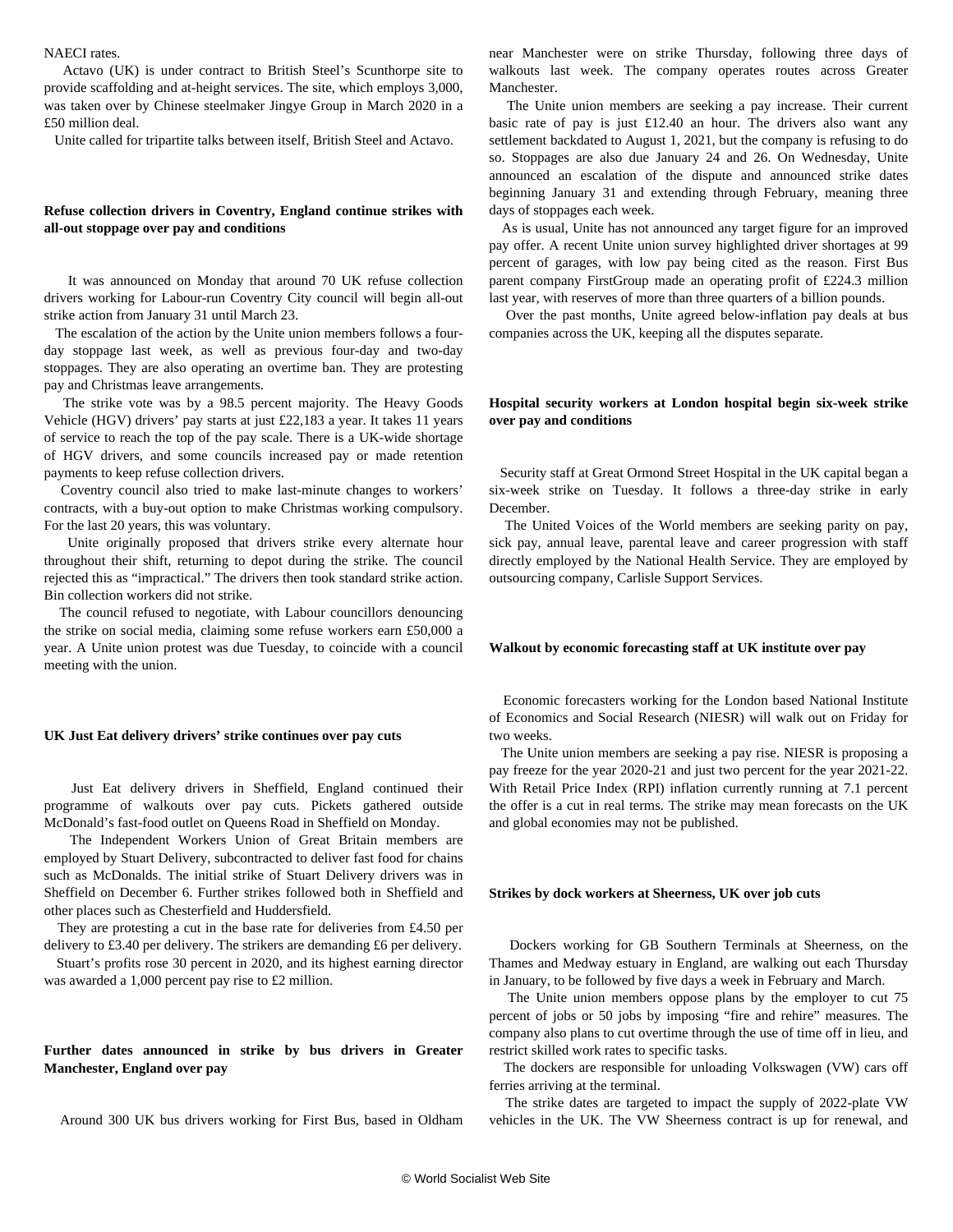Unite is appealing to VW either to pressure GB terminals to drop its plans or to award the contract to another bidder.

## **Further strikes by teaching staff at Newham Sixth Form College, London against privatisation**

 The dispute by teachers at Newham Sixth Form College in east London is continuing into the new year. They voted by a 98 percent majority to strike against academisation, workloads and management bullying.

 The National Education Union members walked out for two days last week, and began a three-day strike Tuesday. Further stoppages are planned.

#### **Strike by taxi drivers in Leeds, UK over council policy**

 UK taxi drivers in Leeds held a 24-hour strike Monday. They are involved in a long-running dispute with Leeds City Council's Suitability and Convictions Policy, enacted in February 2020. The taxi drivers argue the policy is too restrictive and can be used against drivers involved in a minor issue such as an argument, resulting in them losing their licence.

## **Luxury retail car chain technicians in England to walk out at nine outlets over pay**

 Around 180 UK technicians working for luxury car chain Mercedes-Benz Retail Group (MBRG) are to strike over pay.

 The technicians, based at nine retail outlets including Croydon, Heathrow and Watford, voted by majorities of between 80 and 100 percent to walk out in a four-day stoppage from January 25. MBRG initially refused them a pay rise this year, following no rise last year, but then made a 1.5 percent offer which was rejected.

 According to a Unite press release, MBRG offered a pay rise to non-Unite members, but gave no details.

## **Airline food delivery drivers at UK's Heathrow airport ballot over pay, conditions and pensions**

 Around 100 HGV drivers working for Vienna based DO & CO are balloting over pay, conditions and pensions. The Unite union members deliver airline catering supplies to major airlines such as BA and Cathy Pacific at London's Heathrow airport. The ballot closes February 11.

 The company is refusing to discuss pay or update the current working agreement. There are also concerns over the company's pension investment strategy.

 In the summer of 2020, around 1,800 aviation catering workers were TUPED (transferred with current employment terms) from Gate Gourmet and DHL Supply Service Chain to DO & CO Event and Airline Catering Ltd. This was during a COVID spike and subsequent lockdown, which badly affected airlines and airline related industries. Subsequent to their transfer, around 1,000 of the workers were made redundant by DO & CO.

#### **Scottish teachers reject pay offer and indicate willingness to strike**

 In an indicative ballot, Scottish teachers rejected a pay offer which would represent a big pay cut in real terms. An 83 percent majority of the NASUWT members said they would be willing to strike. The offer comprised a one percent pay rise backdated to last April, and a one percent rise from January 2022 plus a £100 one-off payment.

 The NASUWT gave no indication of acting on the ballot result. National Official Mike Corbett said, "If they value education and value teachers, they need to show it through the tabling of an improved pay offer."

#### **UK civil servants to ballot over pay claim**

 UK public sector civil servants are to take part in an indicative ballot as part of their pay claim.

 The Professional and Commercial Services (PCS) members will ballot between February 14 and March 21, to see what action they are prepared to take in support of their pay claim. The claim includes a 10 percent cost of living rise, with a minimum living wage of £15 an hour and a minimum of 35 days annual leave.

#### **Local authority workers in Northern Ireland to ballot over pay**

 Workers in local authorities in Northern Ireland, the education authority and the housing executive are to ballot for industrial action.

 The Unite union members are seeking a 10 percent pay rise. They were offered a 1.75 percent increase. The ballot open January 24, and runs for four weeks.

## **British Council staff to ballot in opposition to privatisation and redundancies**

 Staff employed by the British Council, the UK's cultural and educational body, are to ballot for strike action.

 The PCS members are demanding no compulsory redundancies, and oppose the privatisation and outsourcing of their jobs as a result of a "transformation" of the body's role. The British Council employs staff across the world, who will be taking part in the ballot.

 They voted by an 80 percent majority in an 80 percent turnout to strike in a consultative ballot carried out at the end of last year. The strike ballot begins Friday until February 25.

#### **Nurses in Northern Ireland to ballot on three percent pay offer**

 Nurses working for the government body Health and Social Care in Northern Ireland are balloting on a below three percent pay offer.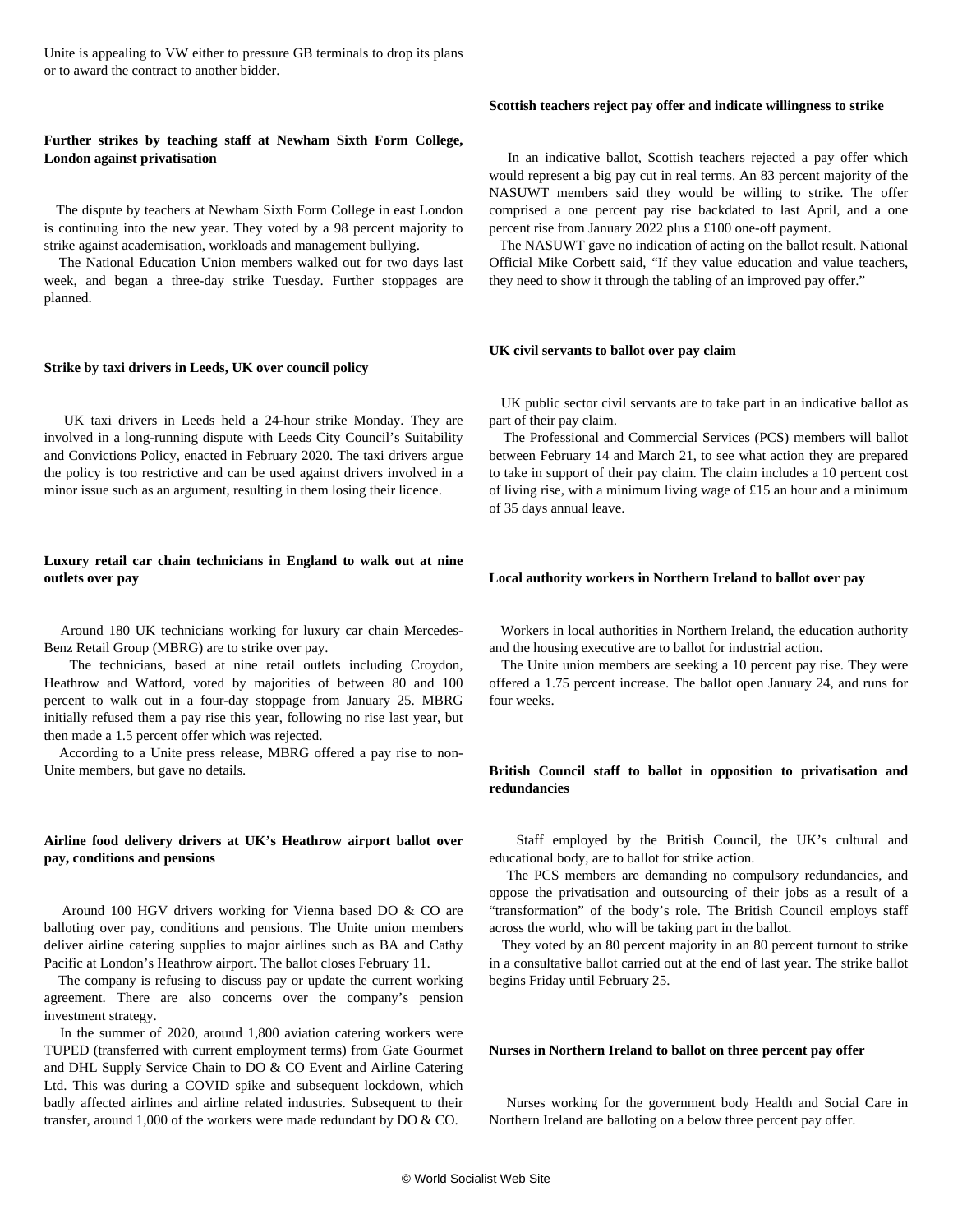The ballot of Royal College of Nursing (RCN) members opened on January 13 and closes February 10. Indicative ballots of RCN members in England, Scotland and Wales gave majority votes in favour of striking but on low turnouts, and the union is sitting on its hands.

#### **UK teachers at Somerset school to ballot over excessive workloads**

 UK teachers at the Gordano School in Somerset are balloting for strike action, with the ballot due to close Thursday.

 The National Education Union members are protesting the excessive workload at the school run by the Lighthouse Schools Partnership. The workload increased in recent months and is impacting on their welfare.

#### **Train cleaners in southeast England to ballot over pay**

 Workers employed by outsourcing company Churchill to clean trains in southeast England are balloting for improved pay.

 The Rail, Maritime and Transport union members work on four separate contracts to clean trains for rail companies such as Thameslink, Southern and Eurostar. Some of the cleaners are on the legal minimum of £8.91 an hour, while others are on £9.90 an hour. The cleaners are also seeking occupational sick pay and travel facilities in line with other rail workers. The ballot closes on February 1.

## **UK university staff at seven more institutions vote to walk out over pensions and pay**

 Following a reballot of university staff at 42 UK colleges and universities carried out by the University and College Union (UCU), seven voted with the necessary minimum 50 percent turnout to walk out. They included Newcastle, Swansea and City, University of London.

 UCU members at 58 UK universities held a three-day stoppage beginning December 3, over a year-long pensions dispute, which the UCU refers to as the "Four Fights": over pay, workloads, casualisation and equality. Most universities did not take part in the action, as they failed to meet the 50 percent turnout requirement set by the anti-strike laws, a rule

brought in with no resistance from the trade unions. With further strikes planned for this year, the UCU decided to reballot those institutions that failed to achieve the 50 percent threshold, but which did reach 40 percent.

 In 2018, mass opposition of UCU members to an attempt to sell out a national strike over pensions and conditions involving 50,000 workers forced General Secretary Sally Hunt to resign. Her replacement, pseudoleft-backed Jo Grady, has since worked to prevent a unified offensive against the employers.

**Unite accepts below-inflation pay offer at dumper truck manufacturer in Leamington Spa, England**

Around 60 workers at dumper truck manufacturer Thwaites Ltd in

Leamington Spa, England voted to strike after rejecting a three percent pay offer. Following the vote, the company came back with a revised offer of 5.5 percent backdated to September last year, which was supported by Unite.

 Unite described the offer as "vastly improved," citing the figure being above the RPI inflation rate in September. However, RPI is now running at 7.1 percent, and workers' spending power is being eroded.

#### **GMB union ends strike of refuse drivers in Eastbourne, England**

 On Tuesday, the GMB union ended the strike of 20 HGV refuse collection drivers working for South East Environmental Services Ltd (SEES) in Eastbourne.

 The refuse lorry drivers took six days of strikes, including on Tuesday, with a further eight scheduled. They were protesting low pay and "barbaric" conditions, with only two toilets for 100 employees and inadequate washing facilities. The drivers voted unanimously to walk out. The drivers were on near-minimum-wage levels.

 A GMB press release of January 18 claims the deal represents a near 19 percent pay increase, but notes the minimum hourly rate for drivers will only rise to £13.50 an hour by April 2023. According to Eastbourne council, the highest paid drivers will get a five percent increase, while the lowest paid will get 15 percent.

 The stoppages affected around 50,000 households in the Eastbourne area. SEES is wholly owned by Eastbourne Council

## **Workers in Belfast, Northern Ireland, occupying hostel to prevent its closure receive suspension letters**

 Workers at the Regina Coeli House in West Belfast, Northern Ireland, who occupied it after the authorities announced its closure, received letters threatening suspension from management.

 The letters accuse them of breaching the security and safety of the residents. Residents were told they must go to alternative accommodation and leave the hostel by arranged taxi bookings.

 The hostel provides women-only accommodation for 21 women at risk of homelessness, mental health breakdown or domestic abuse. The facility was run down during the pandemic, and currently has only six residents.

 The Unite union members are calling for the Stormont government to intervene to save the hostel, and launched a petition to keep the hostel open. They were given notice of redundancy with effect from February 27.

## **Hospital workers in Croydon, England to protest over withdrawal of COVID sick pay**

 Cleaners and porters working at Croydon hospital in south London plan to protest after contractor G4S stopped occupational sick pay for workers testing positive for COVID-19. Without sick pay workers are forced to come into work while having COVID-19 symptoms.

 The protest organised by the GMB union will take place at noon on January 31 outside the hospital. Middle East

© World Socialist Web Site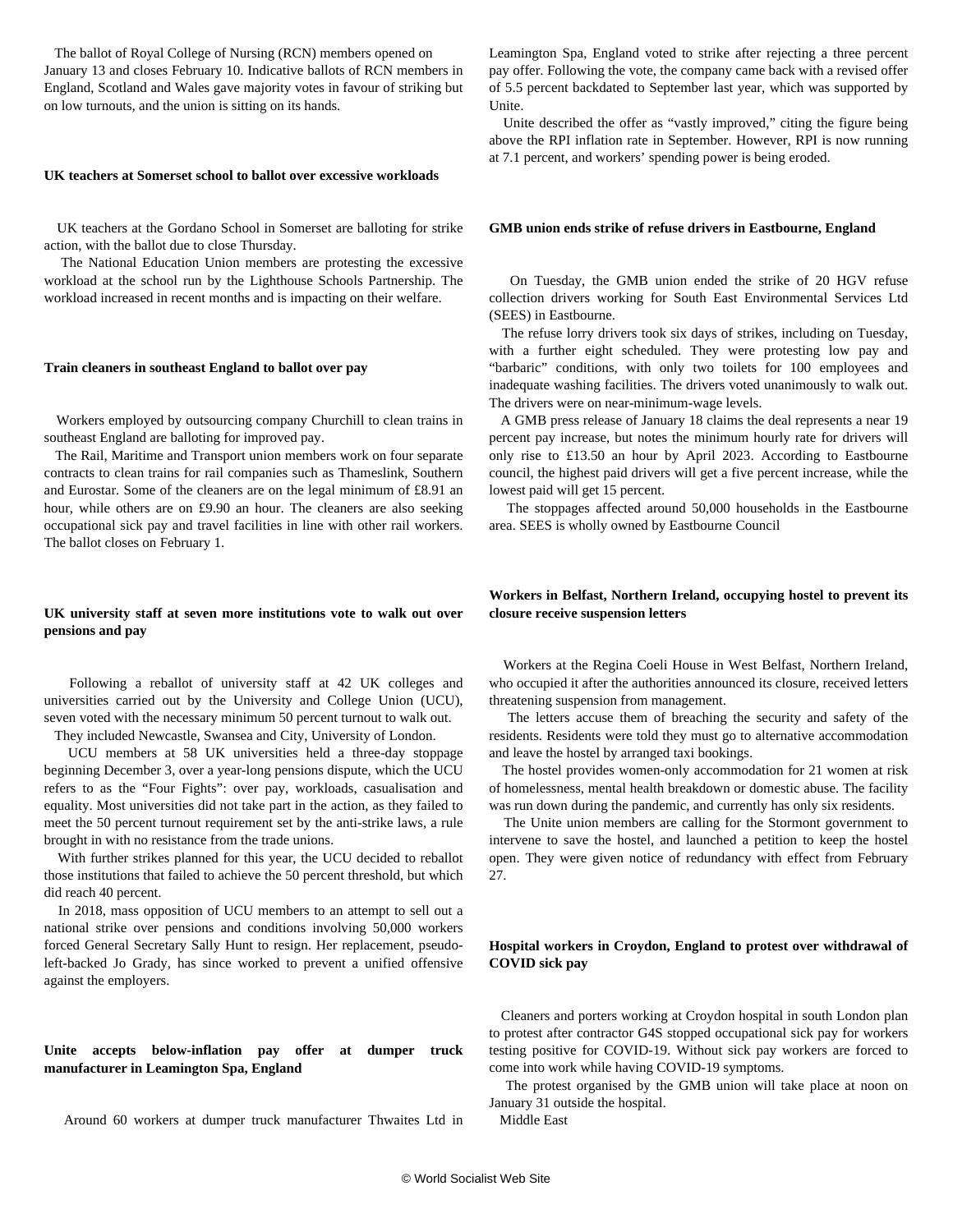#### **Teachers protest across Iran over pay and conditions**

 Protests by hundreds of teachers took place on January 13 in around 50 cities across Iran, including Tehran, Shiraz and Ahvaz.

 Among their demands were for their pay and pensions to be in line with those of university teachers, the release of teachers imprisoned in previous demonstrations, increased job security and an end to the use of temporary contracts.

 At least 10 teachers were arrested as a result of the protests, including the Khuzestan Teachers' Union general secretary.

## **Further protests by Israeli Foreign Ministry workers over pay and conditions**

 Israeli Foreign Ministry workers held further protests this week, which will lead to an all-out stoppage. They are refusing to register the births of babies born by surrogate mothers on behalf of Israeli families in Colombia, Georgia and the United States. These countries are the most popular for Israelis seeking surrogates.

 These actions are part of an ongoing campaign against the Ministry's refusal to pay overtime. The workers are also only working regular hours. The ministry staff are paid for two on-call days a month to cover contact with Israeli embassies abroad. They are expected to be available other days in the month without pay. In 2019, when other Israeli government ministries saw an average five percent budget increase, the Foreign Ministry saw a near 15 percent reduction.

 Foreign Ministry workers based in India, Nepal and the Philippines stopped issuing visas for workers seeking to go to Israel to work in nursing or agriculture.

## **Palestinian refugees in Lebanon hold strike to protest lack of COVID-19 measures**

 Palestinian refugees living in 12 UN-registered refugee camps across Lebanon held a strike Monday.

 The protests were against the lack of action by the United Nations Relief and Works Agency for Palestine Refugees (UNRWA) to the spread of the COVID-19 Omicron variant in the camps. Teachers' union leader Fatah Sharif called on influential Palestinians to demand UNRWA "intervene urgently."

Africa

## **South African dairy workers continue strike over attacks on pay and conditions, other workers threaten to join action**

 As the strike by 5,000 Clover Foods workers in South Africa over pay cuts and retrenchments is entering its ninth week, workers remain determined in the face of threatening phone calls and petrol bomb attacks on their cars.

 The General Industries Workers Union of South Africa and the Food and Allied Workers Union members may be joined by other workers affected by the jobs destroyed along the supply chain and by the economic impact of Clover factory closures on small towns.

 Clover intends to close four factories with the loss of 1,000 jobs to save R300 million, introduce 12-hour days worked over four days in every six without overtime pay and increase workloads by reducing staff numbers. Workers face pay cuts of 20 percent. The company closed one factory in Western Cape. Three more in North West province, Free State and Gauteng could close in the first quarter of 2022. About 1,600 Clover workers were retrenched during 2021. The company proposes a further 800 job losses by February.

 The Commission for Conciliation, Mediation and Arbitration ruled that Clover should pay workers the end-of-year thirteenth cheque, withheld to try and enforce a return to work. Workers complained, however, that either they did not receive the owed bonus, or they received only a small amount.

 The unions are calling for government intervention, including nationalisation of Clover, which was acquired in 2019 by Milco SA, a consortium including Israel's Central Bottling Company. They complain that Clover disregarded South African law and regulatory authorities, including the terms and conditions attached to the merger.

## **Health workers protest job cuts affecting 2,700 in Eastern Cape, South Africa**

 Over 70 community health workers demonstrated on Monday at Eastern Cape's provincial legislature in Bisho, South Africa against job cuts and for permanent contracts. They called for national government intervention to "prevent a catastrophic health crisis" in the province.

 Job cuts could affect up to 2,700 workers, including 91 doctors, 634 nurses and 128 medical staff.

 The protesting National Education, Health and Allied Workers' Union members, many hired at the start of the COVID-19 pandemic, regularly have their contracts renewed, but the provincial health department now says posts will end in March with no money available for the next two years of the current budget. Permanent workers say they will be unable to cope with the pressure caused by the pandemic and the chronic understaffing once contracts end.

## **South African miners at Sibanye-Stillwater still in deadlock with owners over pay increase**

 Miners at Sibanye-Stillwater gold mines, South Africa, in dispute with their employer over ongoing wage negotiations, were given a certificate of non-resolution from the Commission for Conciliation, Mediation and Arbitration.

 The certificate means the National Union of Mineworkers, Association of Mineworkers and Construction Union, Solidarity, and UASA union members are legally permitted to go on strike within the next 12 months. However, the unions are hoping that new discussions will result in a final offer from the company to avoid any confrontation.

 The workers, who want pay rises comparable with those negotiated with other major South African gold mining operations, are demanding a R1,000 a month rise. Sibanye-Stillwater offered increases for most workers of R480 a month in year one, R570 in year two, and R600 in year